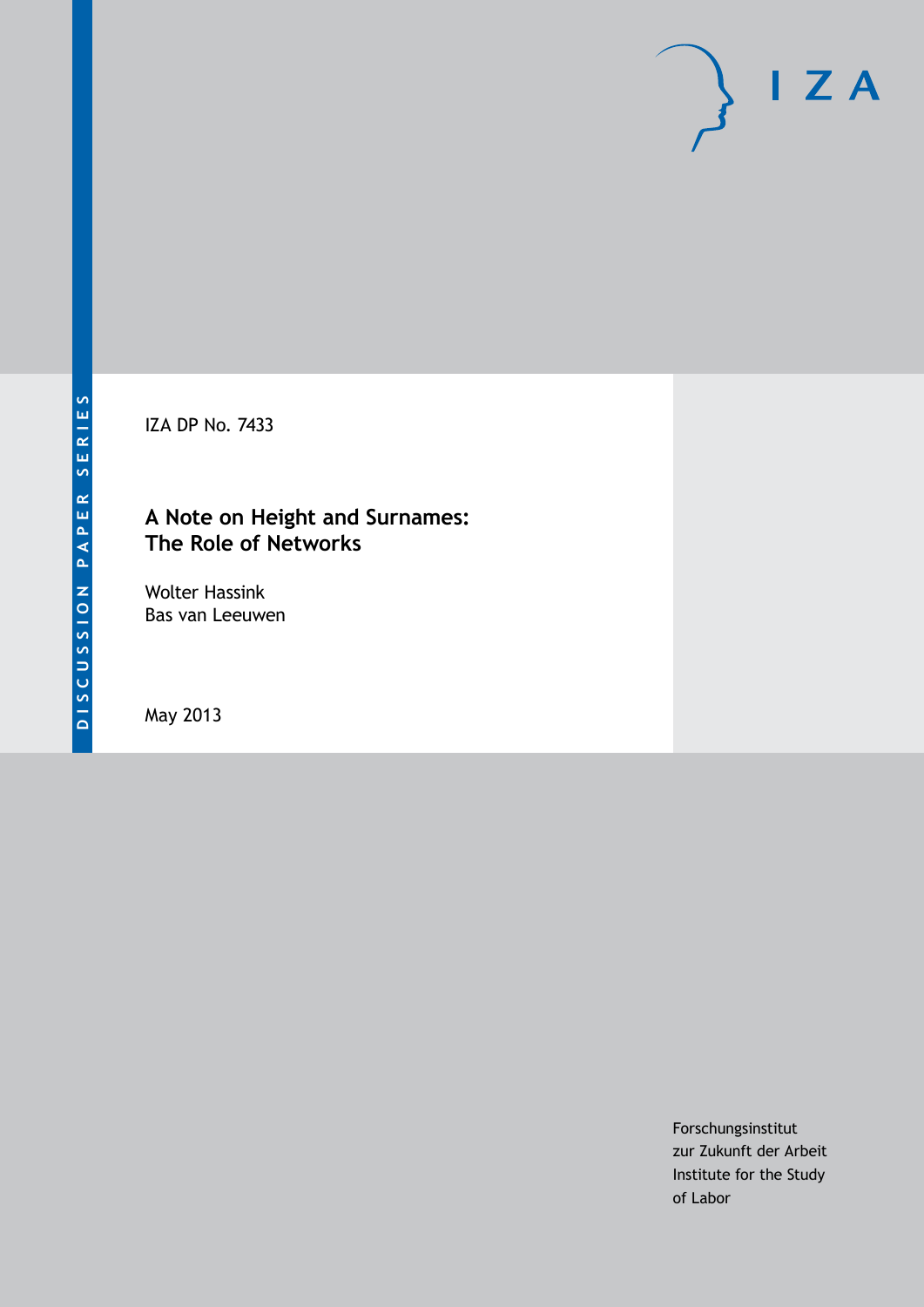# **A Note on Height and Surnames: The Role of Networks**

## **Wolter Hassink**

*Utrecht University and IZA*

### **Bas van Leeuwen**

*Utrecht University and Hangzho Normal University*

## Discussion Paper No. 7433 May 2013

IZA

P.O. Box 7240 53072 Bonn Germany

Phone: +49-228-3894-0 Fax: +49-228-3894-180 E-mail: [iza@iza.org](mailto:iza@iza.org)

Any opinions expressed here are those of the author(s) and not those of IZA. Research published in this series may include views on policy, but the institute itself takes no institutional policy positions. The IZA research network is committed to the IZA Guiding Principles of Research Integrity.

The Institute for the Study of Labor (IZA) in Bonn is a local and virtual international research center and a place of communication between science, politics and business. IZA is an independent nonprofit organization supported by Deutsche Post Foundation. The center is associated with the University of Bonn and offers a stimulating research environment through its international network, workshops and conferences, data service, project support, research visits and doctoral program. IZA engages in (i) original and internationally competitive research in all fields of labor economics, (ii) development of policy concepts, and (iii) dissemination of research results and concepts to the interested public.

IZA Discussion Papers often represent preliminary work and are circulated to encourage discussion. Citation of such a paper should account for its provisional character. A revised version may be available directly from the author.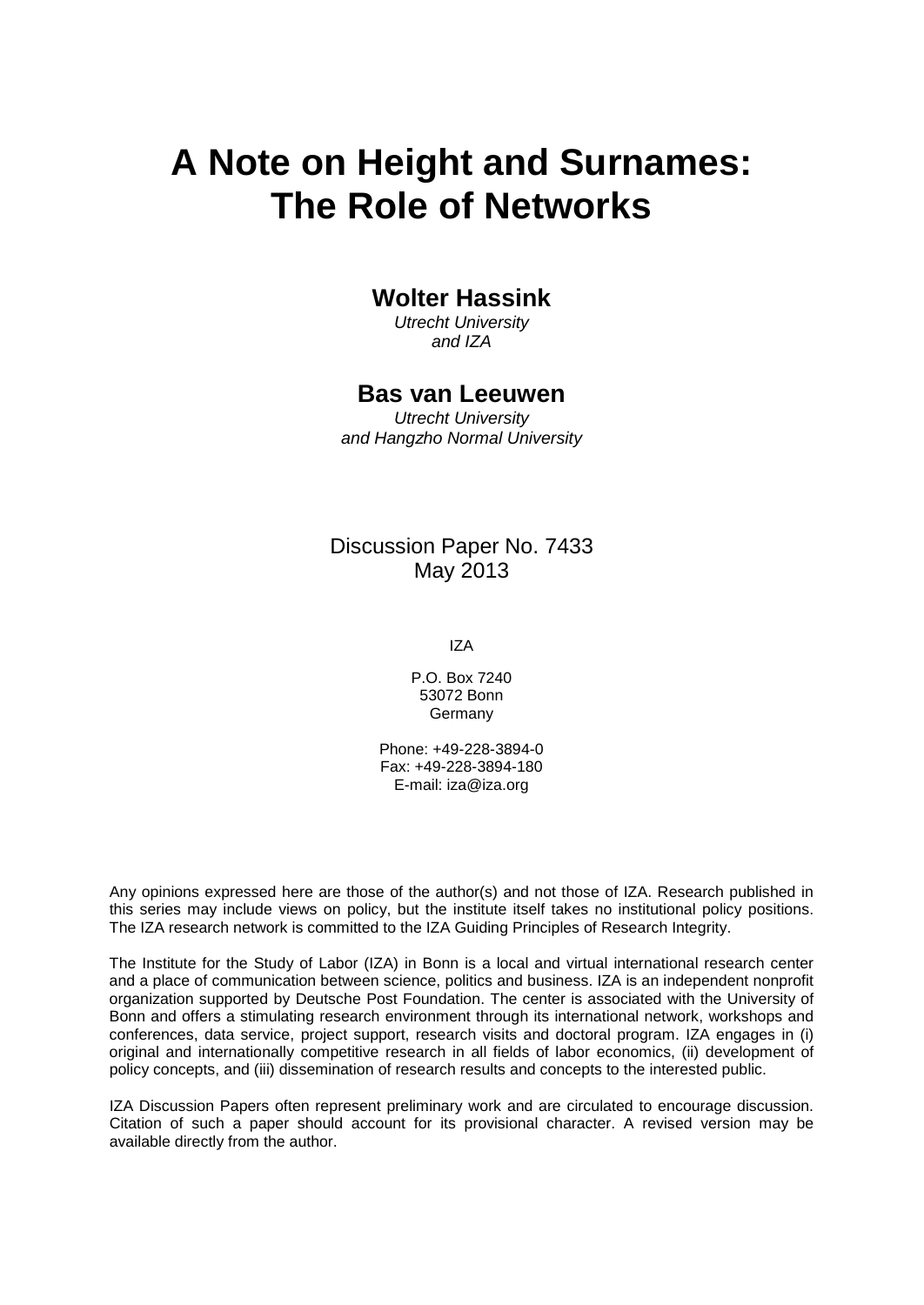IZA Discussion Paper No. 7433 May 2013

# **ABSTRACT**

# **A Note on Height and Surnames: The Role of Networks**

Many studies indicate that human height is determined largely by childhood circumstances, which in turn influences an adult's labor market opportunities. The aim of this note is to test this thesis by examining the correlation between childhood circumstances and labor market outcomes on the one hand, and heights on the other, when networks are included as proxied by surnames. The fact that, after the inclusion of this surname proxy, we find a correlation only between height and labor market outcomes suggests that, while childhood circumstances affect height largely via social status and networks as captured by surnames, the same does not apply for labor market outcomes.

JEL Classification: J01, N35, Z13

Keywords: Indonesia, networks, stature

Corresponding author:

Wolter Hassink Utrecht University School of Economics P.O.Box 80125 3508 TC Utrecht The Netherlands E-mail: [w.h.j.hassink@uu.nl](mailto:w.h.j.hassink@uu.nl)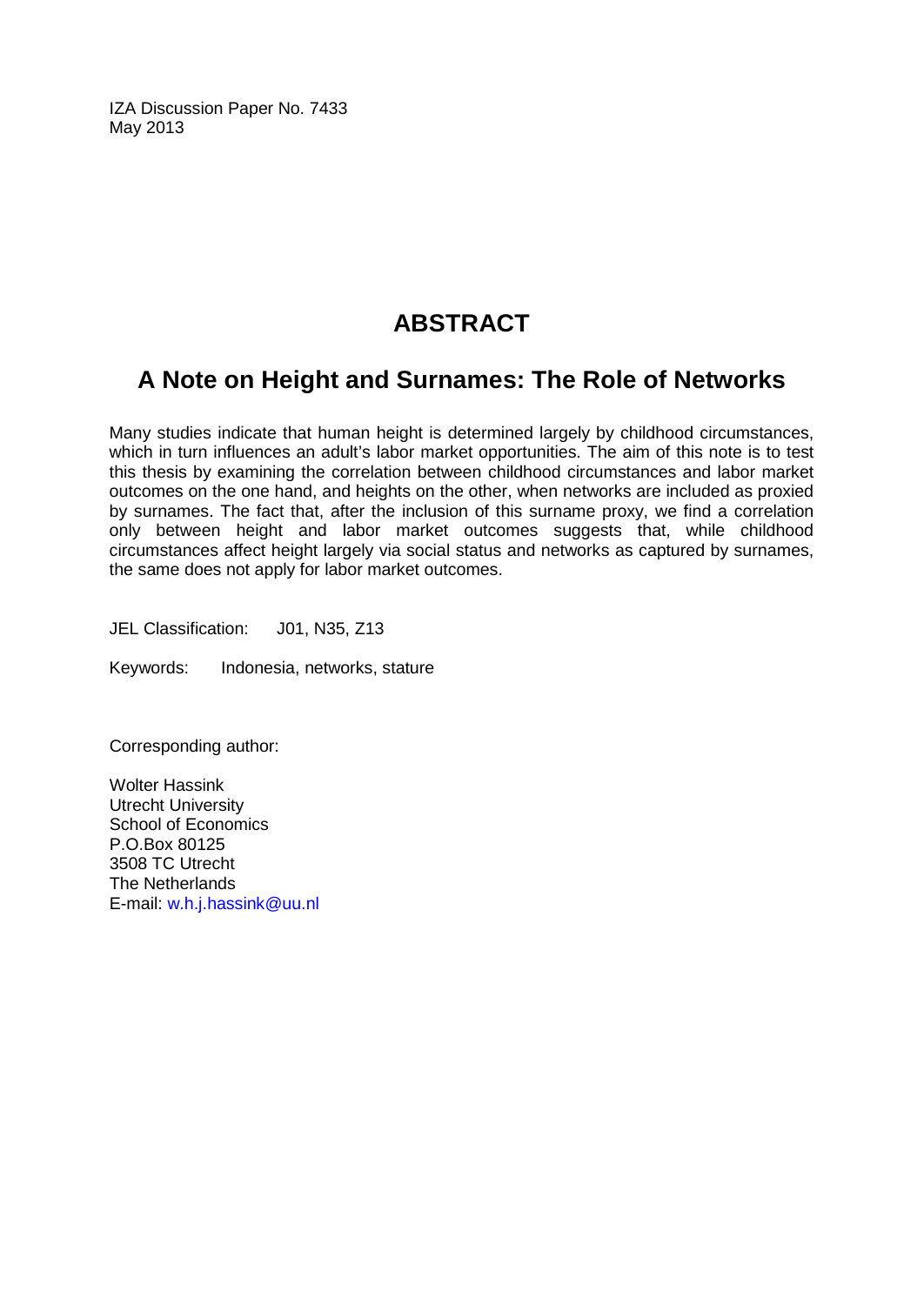#### **1. Introduction**

 $\overline{a}$ 

Human height is generally accepted as an indicator of well-being. It is acknowledged that height is largely a function of the socio-economic conditions experienced by an individual during childhood, and similarly, a determinant of labor market opportunities encountered during adulthood. Some effects of socio-economic conditions during one's growth years on height and/or one's labor market opportunities may be direct; others may operate indirectly through the intermediary of one's networks (and social status<sup>1</sup>). In the pages that follow we argue that including surnames as a proxy for an individual's network weakens the effect of childhood circumstances on height, but it does not affect the relation between height and labor market outcomes.

The relationship between childhood circumstances / labor market opportunities and heights is discussed at length in the literature on human stature.<sup>2</sup> Height -- being a function of income, religion, ethnicity, and place of birth -- is generally accepted as a proxy of well-being (e.g., Eveleth and Tanner, 1976; Mandemakers and Van Zanden, 1993; Baten, 2000, 2006; A'Hearn, 2003; Maria-Dolores and Martinez-Carrion, 2011). In addition, it has been argued that height may be a determinant of educational, and hence occupational, opportunities (e.g., Persico, Postlewaite, and Silverman, 2004; Cinnirella, Piopiunik, and Winter, 2011).

Our contention is somewhat more nuanced: that childhood circumstances and labor market outcomes affect well-being through the intermediary of networks.<sup>3</sup>

<sup>1</sup> One may argue that social status and networks are the same, the former serving to valorize the latter. After all, social status as such cannot affect well-being unless it is validated by a social network. The simple fact that one is an aristocrat is meaningless when removed from the context of family, friends, and acquaintances.

<sup>&</sup>lt;sup>2</sup> In this literature, childhood circumstances are called "socio-economic consequences" while labor market opportunities are called the "functional consequences" of height (Steckel, 1999, 1908).

<sup>3</sup> The close relation between networks and height has been demonstrated (e.g., Komlos, 1990; 1994). Among researchers in this field, there is a consensus that after controlling for socio-economic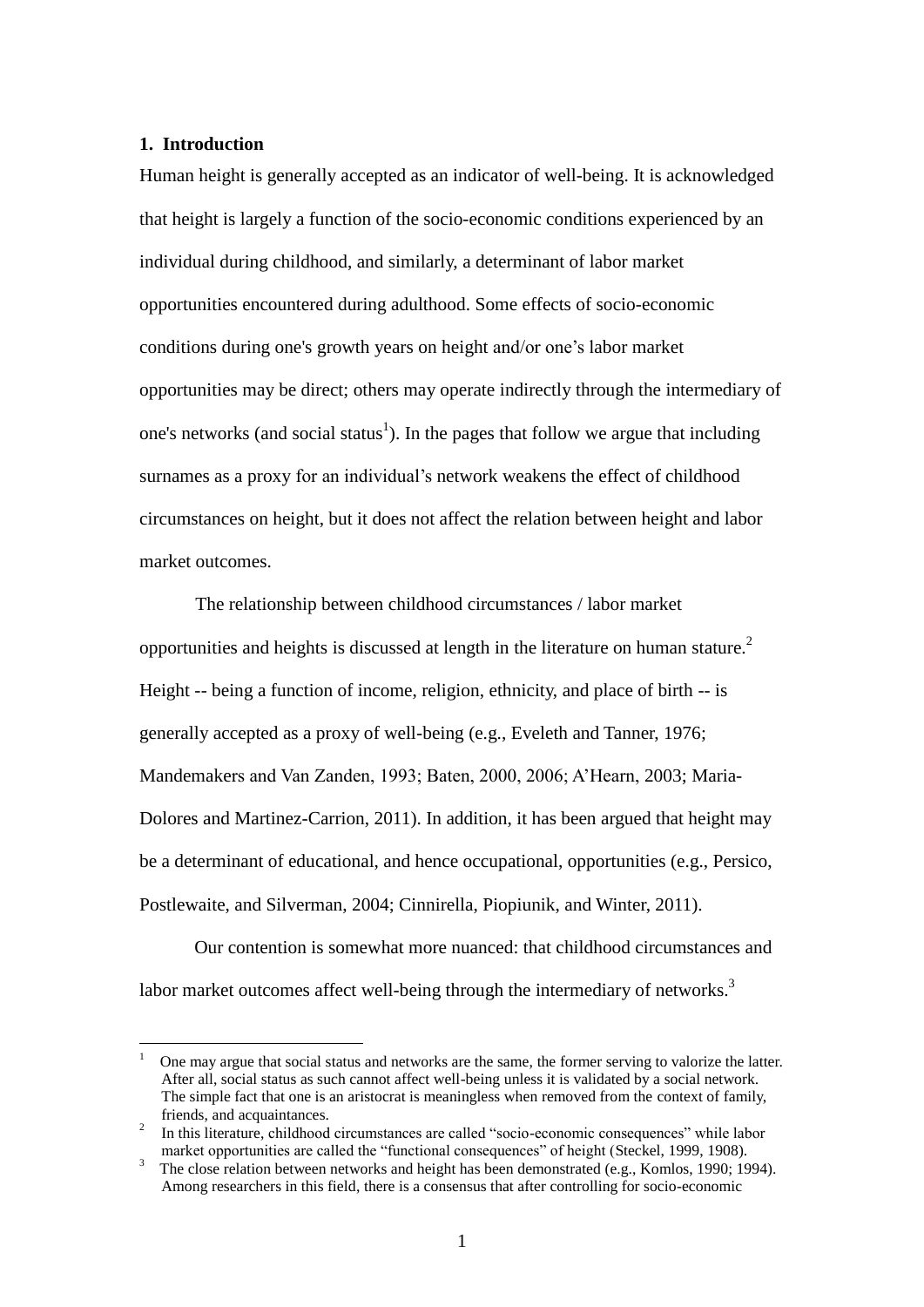Networks may exist both for childhood circumstances and labor market opportunities. The former network is relatively static. It consists of preexisting alliances; for instance, a couple's socio-professional status – which includes their own social network, or networks, which in turn may include distant ancestors and living relatives – will largely determine the social status of their offspring. It follows that a socialstatus and network patterns are likely to persist across generations, where individuals keep, and pass on the same surname to their offspring. Networks covering labor market opportunities might be described as dynamic. These networks feature the creation of alliances, sometimes through the intermediary of an established, static network, which serves to screen new connections by education or occupation, and therefore helps to explain the well-documented correlation between labor market outcomes and height.

In order to determine whether networks play a role in the correlation between childhood circumstances and height (static network) or between labor market outcomes and height (dynamic network), we perform a regression featuring, for the first time in the height literature, surname (a standard proxy for networks) as well as the two standard factors considered in previous empirical studies of height: childhood circumstances and labor market outcomes. This approach has enabled us to confirm that surname is (that is, that networks are) indeed a reliable predictor, among others, of height.

#### **2. Data**

1

Our analysis is based on three categories of data: childhood background (place of birth, ethnicity, and religion), labor market outcome (education and occupation), and

factors such as parents' education, height differences across occupations persist (e.g., Lantzsch and Schuster, 2009). In other words, social networks seem to have a greater impact on childhood circumstances than on subsequent labor market outcomes.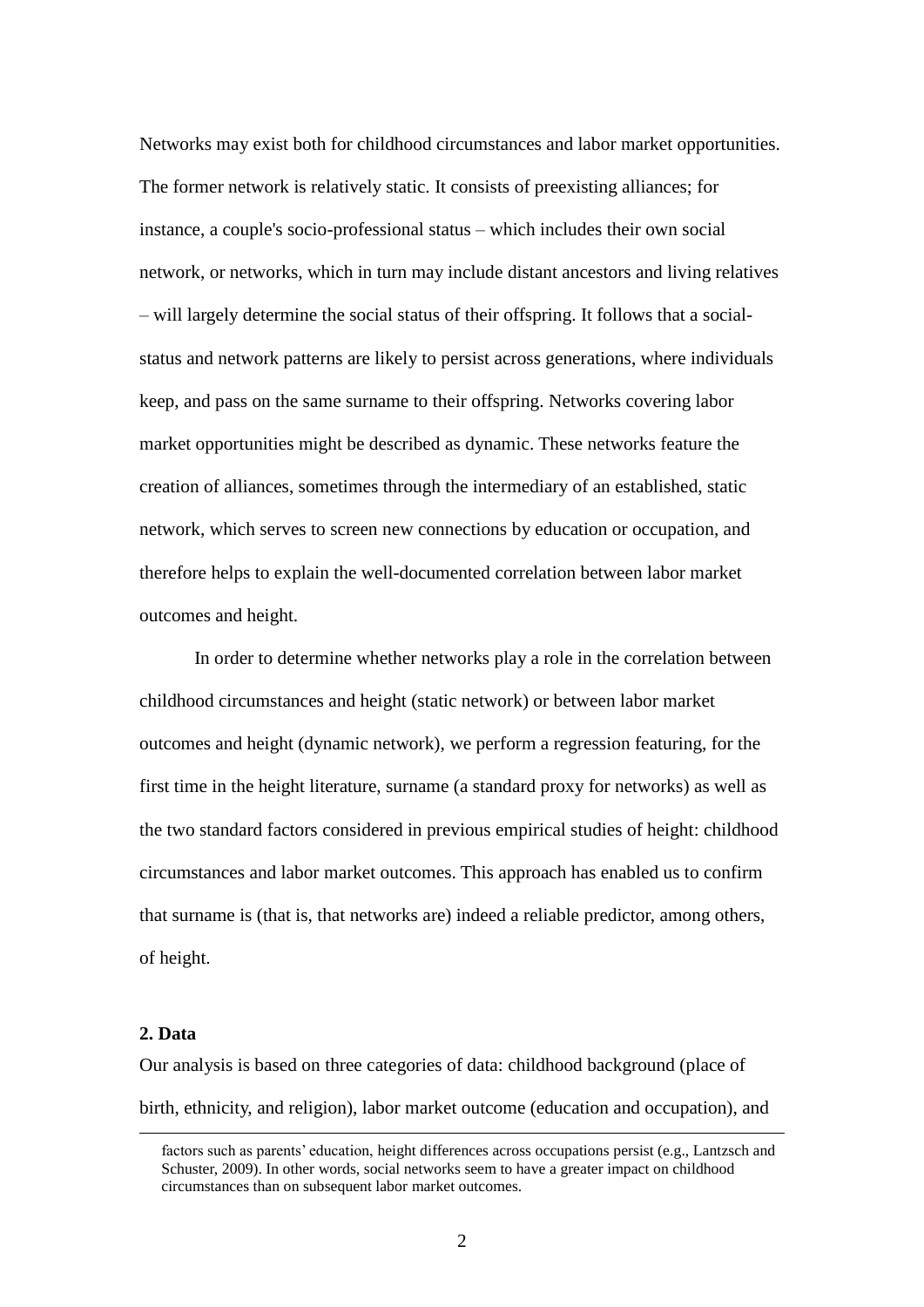economic status (height). As for the use of surnames as a proxy for social networks, there are a number of precedents (Pollitzer, Smith, and Williams, 1988; Smith, 2002; Smith and MacRaild, 2009). An individual's surname not only functions as a label indicating membership of one or more socio-economic networks, such as family, ethnic group, and religious faith (Colantonio, Fuster, and Küffer, 2007) but also serves to track the evolution of societal patterns in migration, marriage (Smith and MacRaild, 2009), and labor market demographics.<sup>4</sup>

Our dataset consists of pension-list information on a sample of 9,085 Dutch-Indies Army (KNIL) Indonesia and ethnic-Chinese recruits. European recruits were excluded as they constitute a distinctly different sector of Indonesian society. It is because the recruitment data (the standard source of information on army recruits) attached to these individuals has not survived that we exploit these pension lists, for the years 1946-1947 (Nationaal Archief, arch. nr. 2.10.50), which were sent to the Netherlands after Indonesia gained independence.

The fact that during this postwar period the Dutch administration had has slightly more restricted access to Indonesia did not affect recruitment practices, including minimum and maximum age thresholds. Although the war had ended, the Dutch still needed recruits, for two "police actions," (i.e. the repression of the paramilitary independence movement that sprung up in the wake of the Netherlands' attempts to oust the nationalist Sukarno, president from August 1945**)** and many veterans chose to reenlist. As a result, our sample spans an unusually broad swath of birth cohorts: from 1881 to 1932, as well as one with as broad a geographical basis, including a large number from the Moluccas and Java (consistent with historical

 $\overline{a}$ 

<sup>4</sup> For information on education, see Case and Paxon (2008); on informal recruitment, Pellizzari (2010); and on discrimination, Fryer, Jr., and Levitt (2004), Bertrand and Mullainathan (2004), and Foster (2008).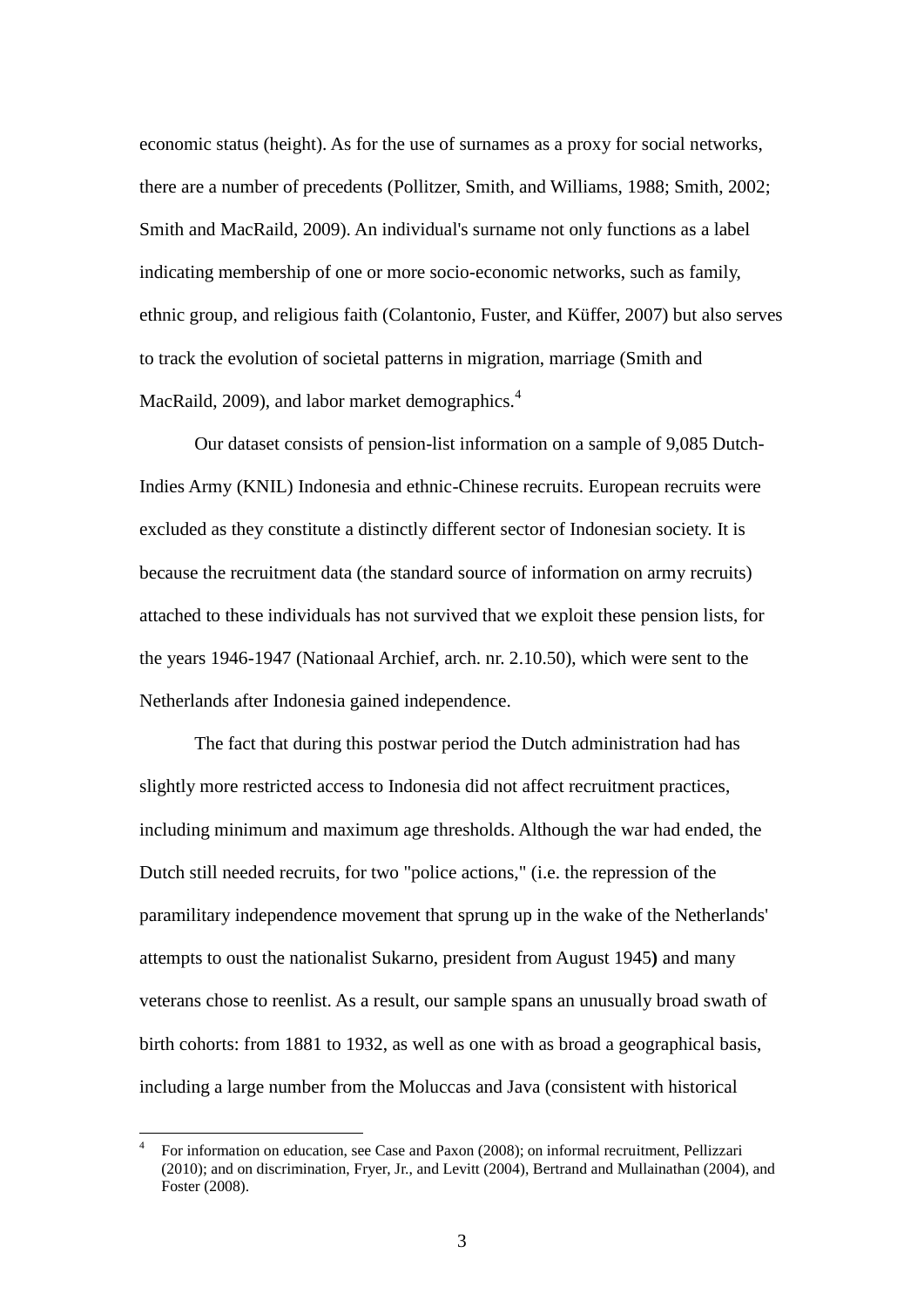trends). In addition, because the Dutch no longer had unrestricted access to Java, they were obliged to extend their reach to the Outer Provinces and Madura (Bouman, 1995); with the result that the army was now more representative of Indonesian society, at least with respect to demographic/geographic spreads (Zwitzer and Heshusius, 1977).

The dataset features each recruit's name, date of birth, place of birth, place of last residence, ethnicity, religion, education, and occupation. Surnames presented two problems, requiring two modifications. First, before the war, names were spelled (presumably) phonetically. For instance, we find not only "Muhammad" but also "Muhammat," "Muhamad," Moehamed," "Moehamad," and so on. Our approach has been to treat all such versions as a single surname. Second, Muslim and Hindu names (the latter largely from the island of Madura) were often combined with a patronymic or the like. For example, Muhamad bin Achmad, means "Muhamad, son of Achmad." The Hindu name I Wajan Dama means, literally, "firstborn son, family name of Dama." In those cases in which one element of the name identifies the individual's caste or sex or birth order, we chose to use the name unique to the individual, rather than the element identifying his caste or his father.

#### *<Table 1 about here>*

The pension lists a total of 9,085 individual records, but some of these were incomplete, and were excluded from the sample. Of the excluded records, there were 789 that omitted height, 1,946 that omitted education, 225 that omitted occupation, 1 that omitted place of birth, and 1 that omitted birth year. Our sample consists of the remaining 6,125 complete files. These files comprise 3,931 different surnames, 3,028

4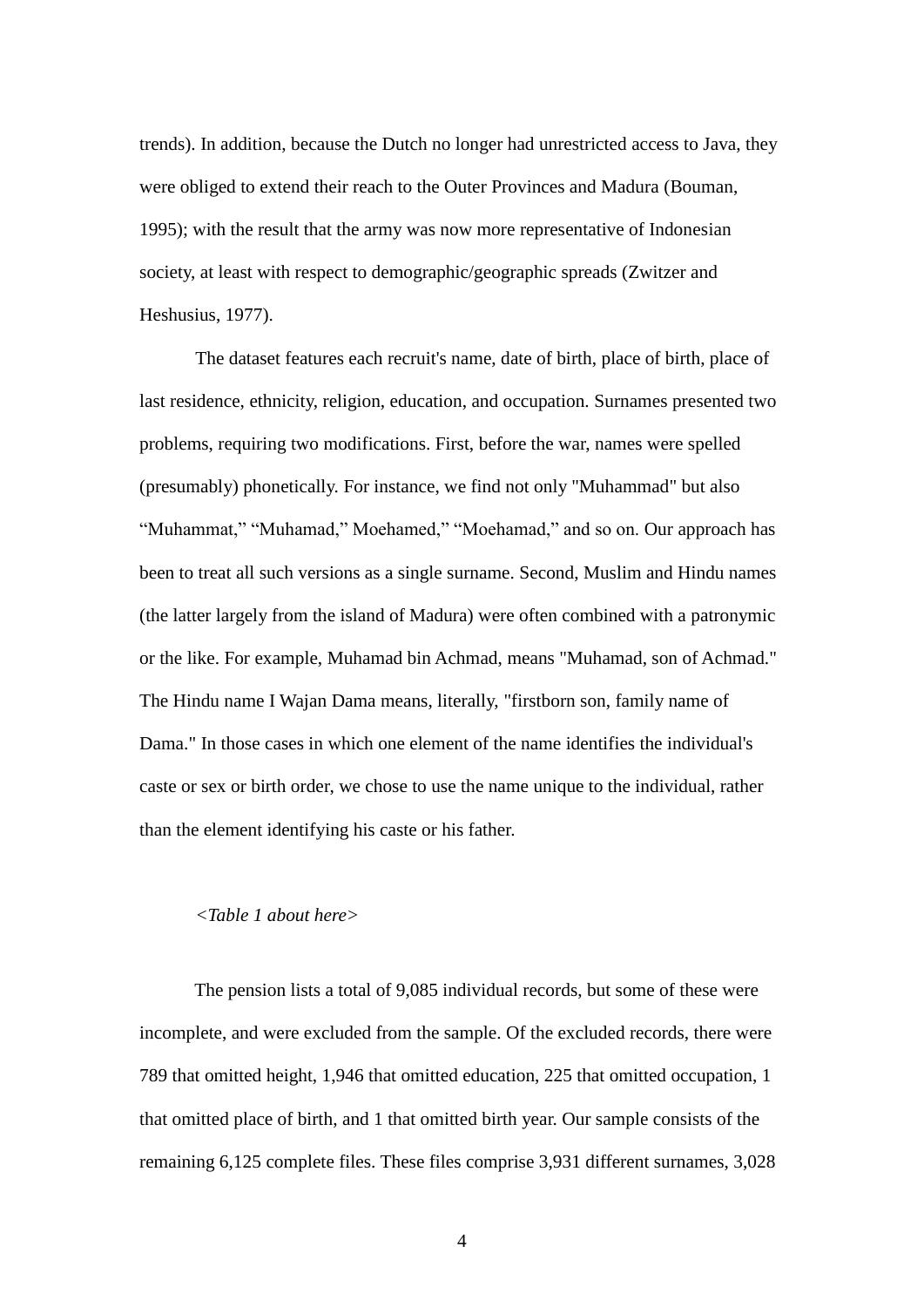(or 77%) of which occur only once and thus were omitted as well. This results in a total sample of 3,097 persons, 52.8% of which share the same surname, 20.8% of which the surname is shared by three recruits, and 1% where the surname is shared by at least 16 individuals (Table 1).

*<Figure 1 about here>*

The height of each recruit is that which was attained after adolescence (about 16 years, which may vary culturally of course). Figure 1 provides the histogram and kernel density. The mode is at 160 cm.

*<Tables 2 - 4 about here>*

#### **3. Estimates**

 $\overline{a}$ 

We regress height on a number of two groups of explanatory variables. We distinguish between factors indicating childhood circumstances and factors indicating labor market opportunities. The childhood circumstances indicators include: religion (7 indicators)<sup>5</sup>; ethnicity (14 indicators)<sup>6</sup> and place of birth (23 indicators)<sup>7</sup>. Factors indicating labor market opportunities include: level of education  $(14 \text{ indicators})^8$ ;

<sup>5</sup> Muslim, Protestant, Catholic, Buddhism, Confucianism, Hinduism, other (including non-religious), unknown.

<sup>6</sup> Amboinees, Balinees, Boeginees, Chinese, Javanese, Madoerees, Maleier, Manadonees, Papoeanees, Sangirees, Soendanees, Timorees, Toradjanees, and other.

<sup>7</sup> West Java, Central Java, East Java, Amboina, Aceh, Bali and Lombok, Bali, Bengkulu, Belitung, South Sulawesi, Jambi, Indragiri, Lampung, Manado (North Sulawesi), New Guinea, East Sumatra, Palembang, Riau, Tapanuli, Ternate, Timor, West Kalimantan, West Sumatra, (South)east Kalimantan, Madura, Batavia, and Nusa Tenggara.

<sup>8</sup> Vervolgschool, Ambonse school, Hollands-Inlandsche school (HIS), Inlandsche school, Maleische school, volksschool/desa school, zendingsschool, ambachtsschool, arabische school, Ardjoena school, middelbaar onderwijs (including MULO), Chinese school, Europees Lager Onderwijs, Korpsschool, schakelschool, no education.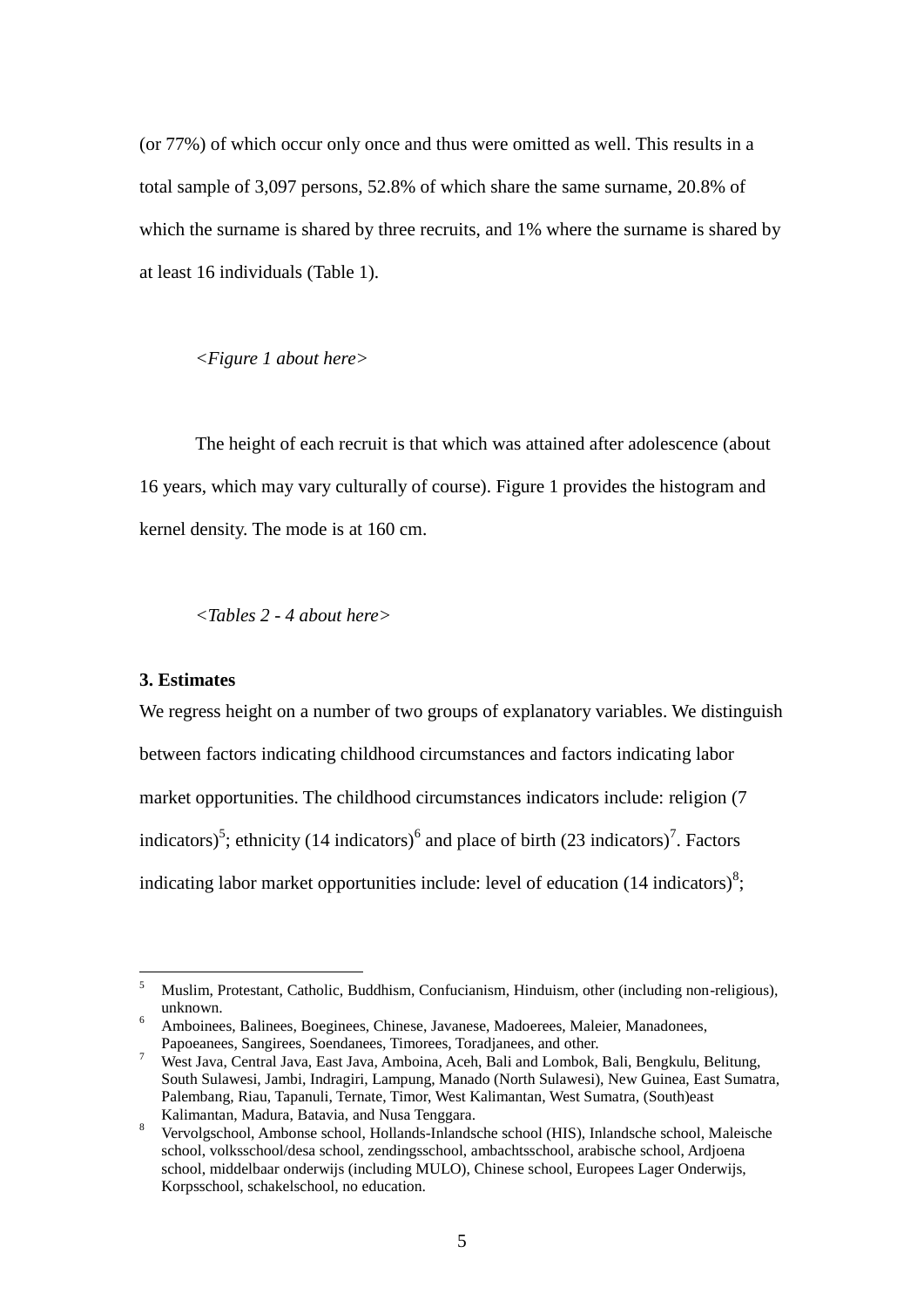occupation (9 indicators)<sup>9</sup>; place last lived (24 indicators); and an indicator capturing change over time (birth year  $-43$  indicators).

In Table 2 the estimation results are provided for each group of indicators specifying the F-statistic - of a statistical test of joint significance of the group of explanatory variables - and the corresponding p-value. The estimation results reveal that both the childhood circumstances and the labor market opportunities are related to height. This changes, however, when we add surname as an explanatory variable to the regression equation (Table 3). We not only observe that all factors related to childhood circumstances become jointly insignificant while labor market opportunities remain jointly significant, but that its inclusion causes a significant increase in the R-squared.

Next, we include all explanatory variables in one regression equation. In Table 4 the estimation results are reported. In each column we remove groups of explanatory variables that are not jointly significant. The key specification is the one that includes birth year, education, surname, and occupation (Column (7)), because only labor market-opportunity indicators and surnames remain, while all childhood factors are shown to be insignificant, or become insignificant when surnames are included. All of the variables are jointly statistically significant at the 5% level. Surname is significant at the 1% level.

#### **4. Placebo test**

 $\overline{a}$ 

One could argue that the estimation results presented in Table 4 could be the result of some random application of a certain surname to certain individuals. In this case, the network of surnames could be coincidental. To test for this possibility, we applied a

<sup>9</sup> Agriculture, industry, trade, other services, labor, coolie, day laborer, djongo, no occupation, and unknown.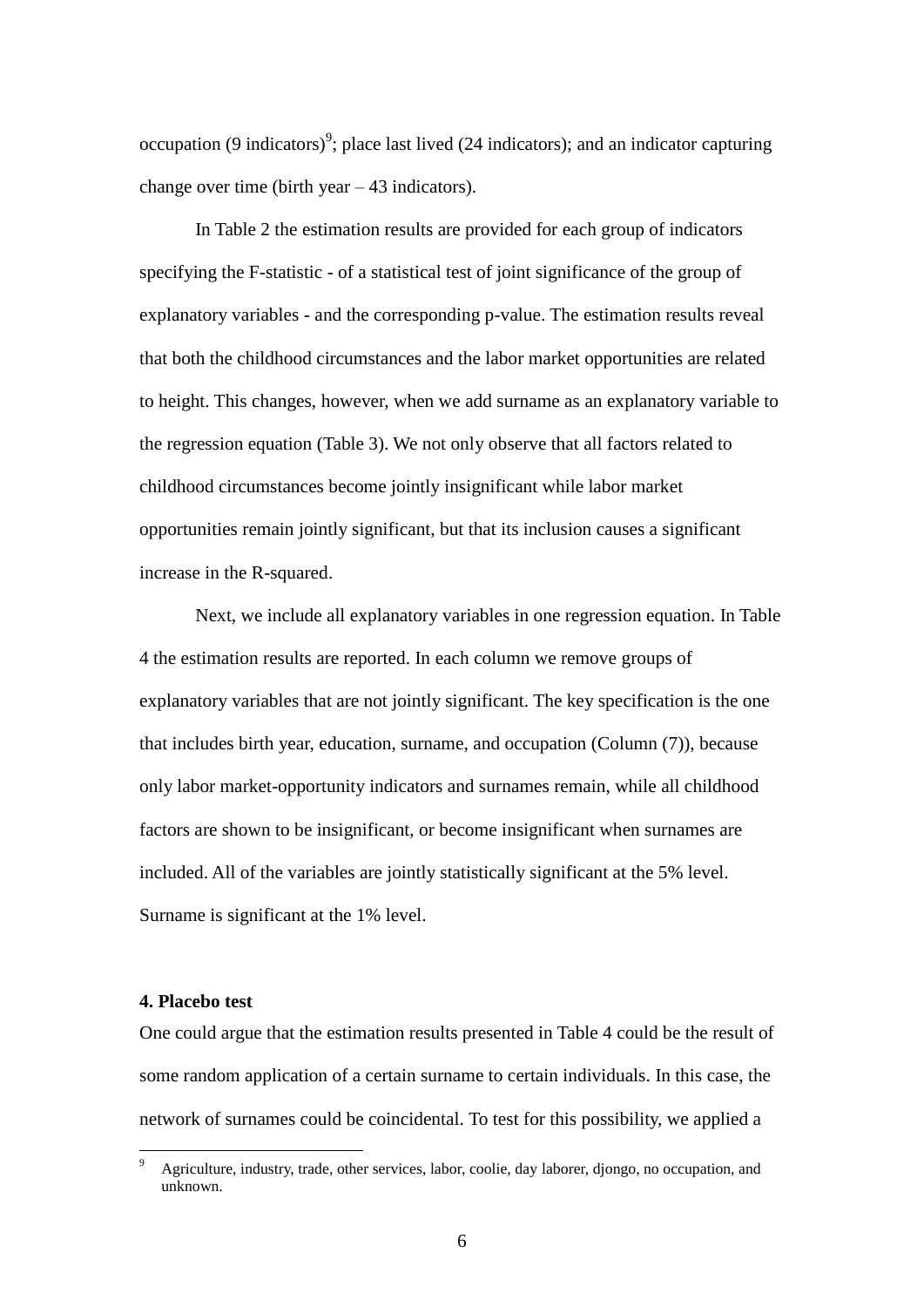"placebo test", or falsification test. We simulated comparable networks sharing the same surname distribution (Table 1) by randomly assigning 3,097 observations to a surname but with the prerequisite that the distribution of names be identical to the distribution of names in the sample (Table 1). For each of the random assignments, we re-estimated the specification of column (7) of Table 4 and reported the p-value of the F-test of surname.

We consider 550 estimates of the height equation, where each estimate is based on a different assignment of last name, focusing on the distribution of the pvalue of the F-statistic of surname. We report a p-value of height of 0.003 (Table 4 (column 7)), whereas the average p-value of the F-statistic of surname is 0.505 (550 estimates, and the median is 0.09. For 0.0018%, the p-value of surname is below the value of 0.003. Our conclusion is that the close correlation between surname and height is anything but coincidental.

#### **5. Conclusion**

There is a large body of research that identifies correlations between childhood circumstances and height, and lifetime opportunities and height respectively. In the height literature, this dual link has often been described in terms of a direct relation between an individual's height and either a) childhood circumstances such as family income, religion, and ethnicity or b) labor market opportunities such as place last lived, education, and occupation.

Our height study differs from its predecessors in that (through the use of surname as a proxy for networks) we applied network analysis to height patterns, and found that when surnames are included in a height equation, the effects of the explanatory variables that are related to childhood circumstances become statistically

7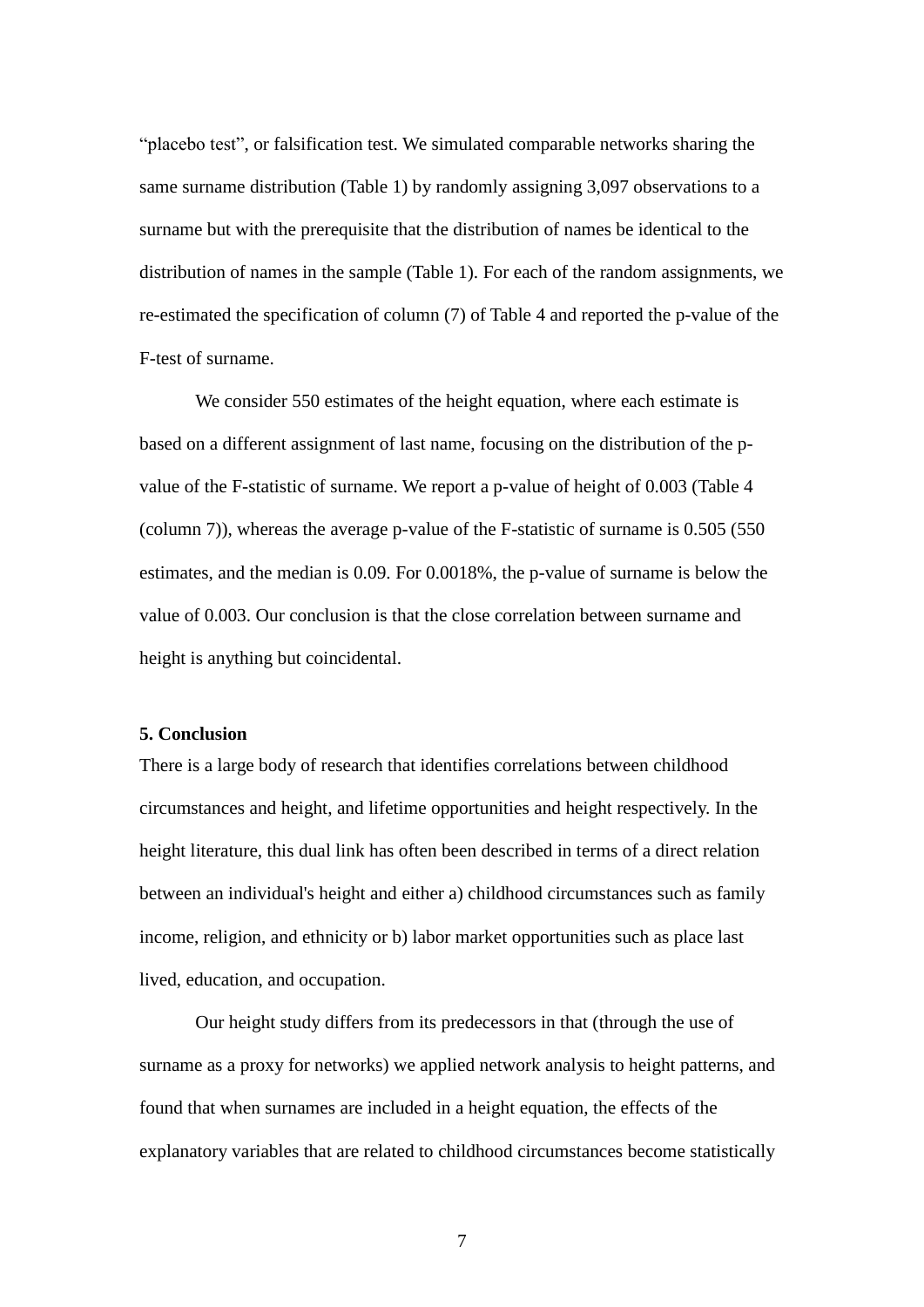insignificant. In other words, while the link between height and childhood circumstances is governed by networks as proxied by last names, the same does not apply for the link between height and labor market opportunities. This suggests that, even in a colonial society such as Indonesia, with considerable religious, ethnic and social diversity, social background and networks have only a limited impact on access to the labor market and, hence, on one's future welfare development through occupation and education.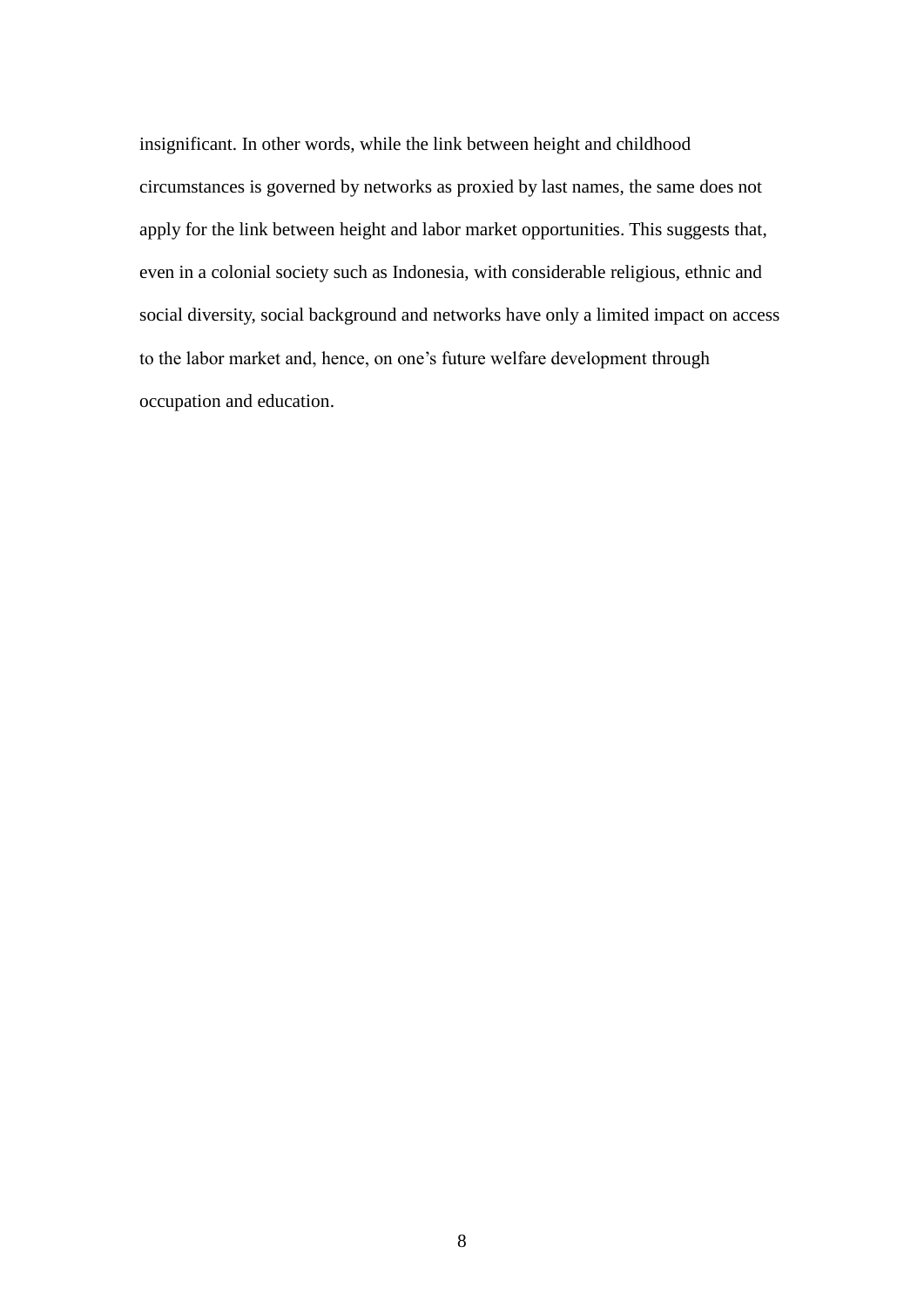#### **References**

- A'Hearn, B., 2003. Anthropometric evidence on living standards in northern Italy, 1730-1860. Journal of Economic History 63 (2), 351-381.
- Baten, J., 2000. Height and real wages: an international comparison. Jahrbuch für Wirtschaftsgeschichte 2000-1, 17-32.
- Baten, J., 2006. Global height trends in industrial and developing countries: an overview. Tuebingen University working paper.
- Bertrand, M., Mullainathan, S., 2004. Are Emily and Greg more employable than Lakisha and Jamal? A field experiment on labor market discrimination. The American Economic Review 94 (4), 991-1013.
- Bouman, B., 1995. Van driekleur tot rood-wit: de Indonesische officieren van het KNIL1900-1950. 's-Gravenhage: Sectie Militaire Geschiedenis.
- Case, A., Paxon, Ch., 2008. Stature and status: height, ability, and labor market outcomes. Journal of Political Economy 116 (3), 499-532.
- Cinnirella, F., Piopiunik, M., Winter, J., 2011. Why does height matter for educational attainment? Evidence from German children. Economics and Human Biology 9 (4), 407-418.
- Colantonio, S., Fuster, V., Küffer, C., 2007. Isonymous structure in the white population of Córdoba, Argentina, in 1813. Human Biology 79 (5), 491-500.
- Eveleth, Ph., Tanner, J., 1990. Worldwide Variation in Human Growth, third ed. Cambridge: Cambridge University Press.
- Foster, G. 2008. Names will never hurt me: Racially distinct names and identity in the undergraduate classroom. Social Science Research 37 (3), 934-952.
- Fryer, Jr., R. G., Levitt, S. D., 2004. The causes and consequences of distinctly black names. Quarterly Journal of Economics 119 (3), 767-805.
- Komlos, J., 1990. Height and social status in eighteenth-century Germany. Journal of Interdisciplinary History 20 (4), 607-621.
- Komlos, J., 1994. The nutritional status of French students. Journal of Interdisciplinary History 24 (3), 493-508.
- Lantzsch, J., Schuster, K., 2009. Socioeconomic status and physical stature in 19<sup>th</sup>century Bavaria. Economics and Human Biology 7 (1), 46-54.
- Mandemakers, C. A., Van Zanden, J. L., 1993. The height of conscripts and national income: apparent relations and misconceptions. Explorations in Economic History, 30 (1), 81-97.
- Mario-Dolores, R., Martinez-Carrion, J. M., 2011. The relationship between height and economic development in Spain, 1850-1958. Economics and Human Biology 9 (1), 30-44.
- Nationaal Archief, Den Haag, Ministerie van Koloniën: Stamboeken en pensioenregisters Militairen Oost-Indië en West-Indië, 1815-1954, nummer toegang 2.10.50.
- Pellizzari, M., 2010. Do friends and relatives really help in getting a good job? Industrial & Labor Relations Review 63 (3).
- Persico, N., Postlewaite, A., Silverman, D., 2004. The effect of adolescent experience on labor market outcomes: the case of height. Journal of Political Economy 112 (5), 1019-1053.
- Pollitzer, W. S., Smith, M. T., Williams, R.W., 1988. A study of isonymic relationships in Fylingdales parish from marriage records from 1654 through 1916. Human Biology 60 (3), 363–382.
- Smith, M. T., 2002. Isonymy analysis: the potential for application of quantitative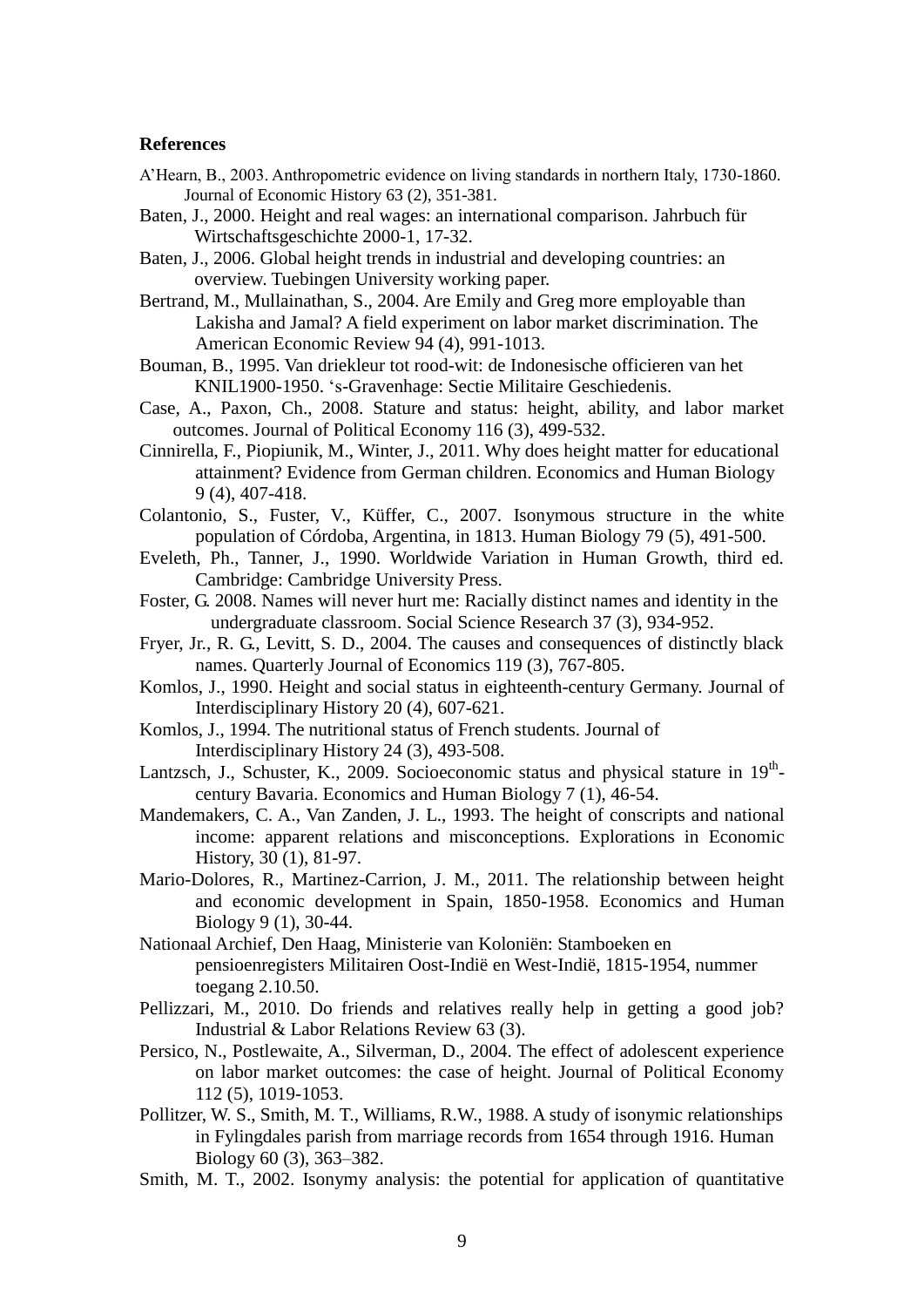analysis of surname distributions to problems in historical research. In: Smith, M.T. (ed.). Human Biology and History. London: Taylor and Francis, 112-133.

- Smith, M., MacRaild, D., 2009. Nineteenth-century population structure of Ireland and of the Irish in England and Wales: an analysis by isonymy. American Journal of Human Biology 21 (3), 283-289.
- Steckel, R., 1995. Stature and the standard of living. Journal of Economic Literature 33 (4), 1903-1940
- Zwitzer, H. L., Herhusius, C.A., 1977. Het Koninklijk Nederlands-Indisch Leger 1830-1950. *'*s-Gravenhage: Staatsuitgeverij.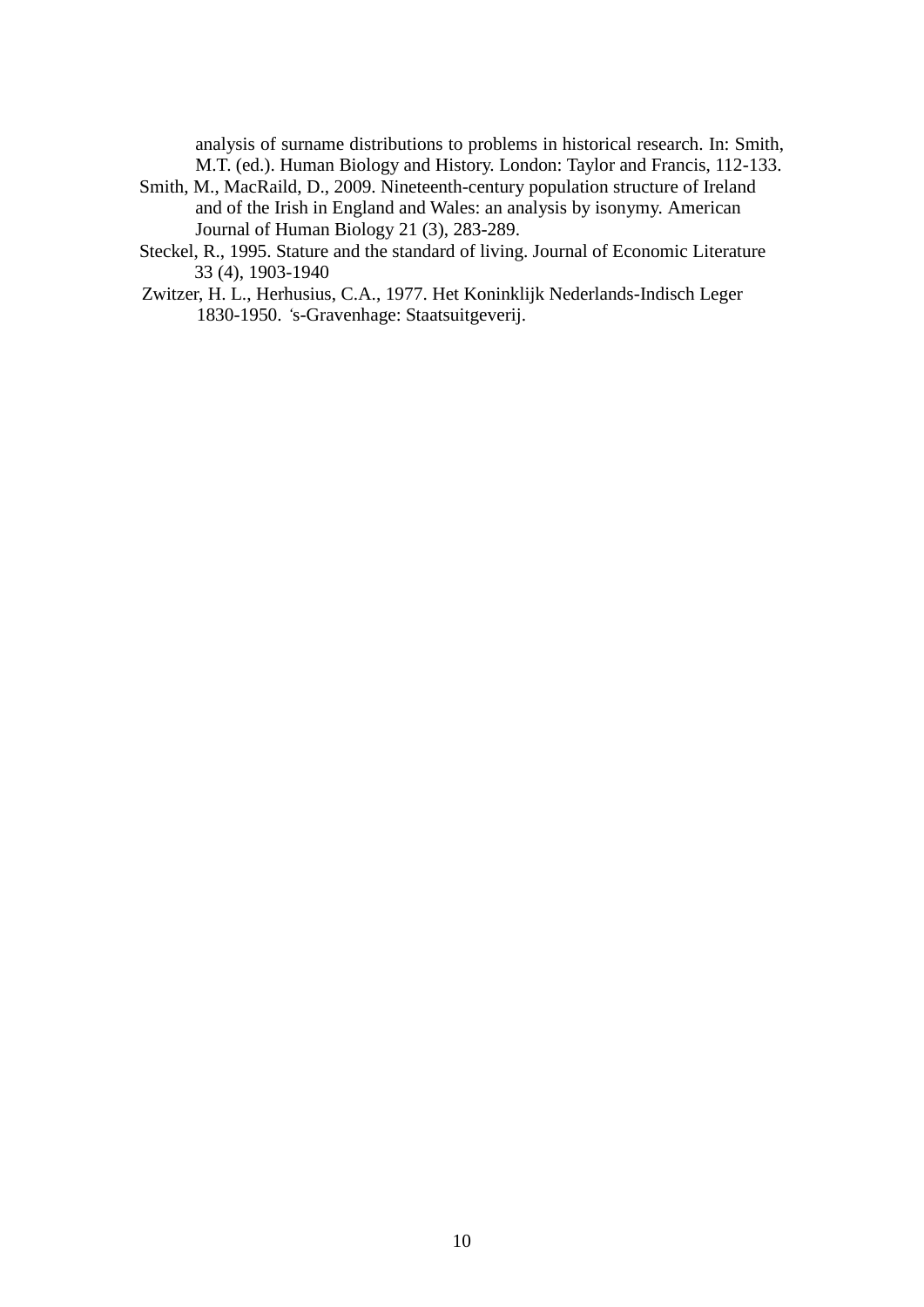**Figure 1: Height (in cm)**

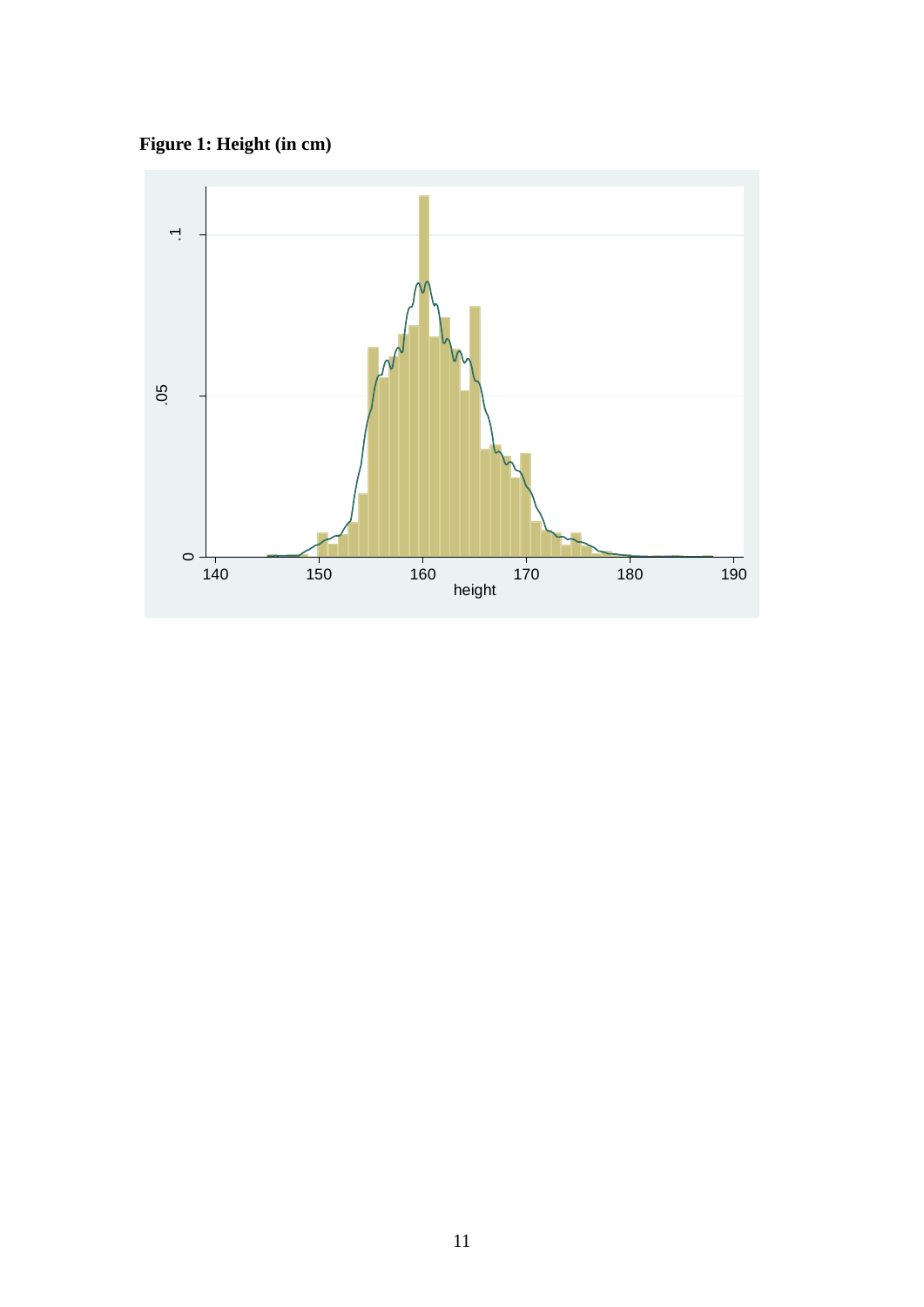| <b>Incidence of</b> | Number of        | <b>Number of persons</b> |  |  |  |
|---------------------|------------------|--------------------------|--|--|--|
| surname             | surnames $(\% )$ | involved <sup>a)</sup>   |  |  |  |
| $\overline{2}$      | 477 (52.8)       | 954                      |  |  |  |
| 3                   | 188 (20.8)       | 564                      |  |  |  |
| $\overline{4}$      | 84 (9.3)         | 336                      |  |  |  |
| 5                   | 43(4.8)          | 215                      |  |  |  |
| 6                   | 32(3.5)          | 192                      |  |  |  |
| $\overline{7}$      | 22(2.4)          | 154                      |  |  |  |
| 8                   | 11(1.2)          | 88                       |  |  |  |
| 9                   | 9(1.0)           | 81                       |  |  |  |
| 10                  | 10(1.1)          | 100                      |  |  |  |
| 11                  | 5(0.6)           | 55                       |  |  |  |
| 12                  | 3(0.3)           | 36                       |  |  |  |
| 13                  | 7(0.8)           | 91                       |  |  |  |
| 14                  | 2(0.2)           | 28                       |  |  |  |
| 15                  | 1(0.1)           | 15                       |  |  |  |
| 16 and more         | 9(1.0)           | 190                      |  |  |  |
| Total               | 903 (100.0)      | 3,097                    |  |  |  |

**Table 1: Frequency of distribution of surnames** 

a) 3,097 persons. At least two persons with same surname.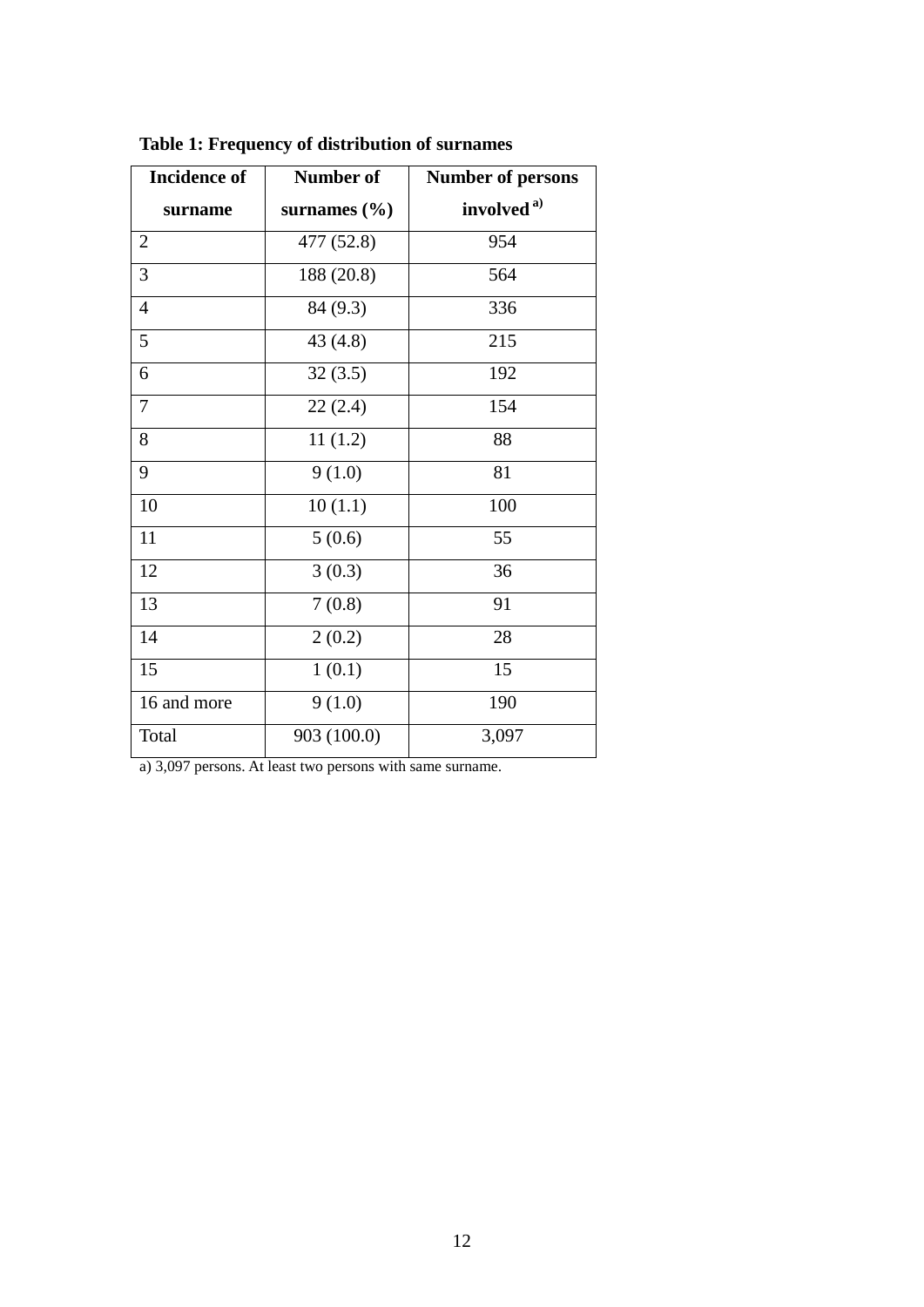|                                |                   | Childhood circumstances |          | Labor market opportunities |           |            |  |
|--------------------------------|-------------------|-------------------------|----------|----------------------------|-----------|------------|--|
|                                | (1)               | (2)                     | (3)      | (4)                        | (5)       | (6)        |  |
|                                | Place of<br>birth | Ethnicity               | Religion | Place last<br>lived        | Education | Occupation |  |
|                                | 2.34              | 4.36                    | 5.72     | 3.54                       | 3.83      | 4.13       |  |
| Variable b)                    | (0.0003)          | (0.000)                 | (0.000)  | (0.000)                    | (0.000)   | (0.000)    |  |
| Number of<br>explanatory vars. | 23                | 14                      | 7        | 24                         | 14        | 9          |  |
| Number of obs.                 | 3097              | 3097                    | 3097     | 2811                       | 3097      | 3097       |  |
| <b>Adjusted R-squared</b>      | 0.010             | 0.015                   | 0.011    | 0.021                      | 0.013     | 0.009      |  |
| R-squared                      | 0.017             | 0.019                   | 0.013    | 0.030                      | 0.017     | 0.012      |  |

**Table 2: Regressions: height as dependent variable a)**

a) F-statistics. p-value of F-statistic in parentheses.

b) For each column a different class of explanatory variables: place of birth, ethnicity, religion, place last lived, education or occupation.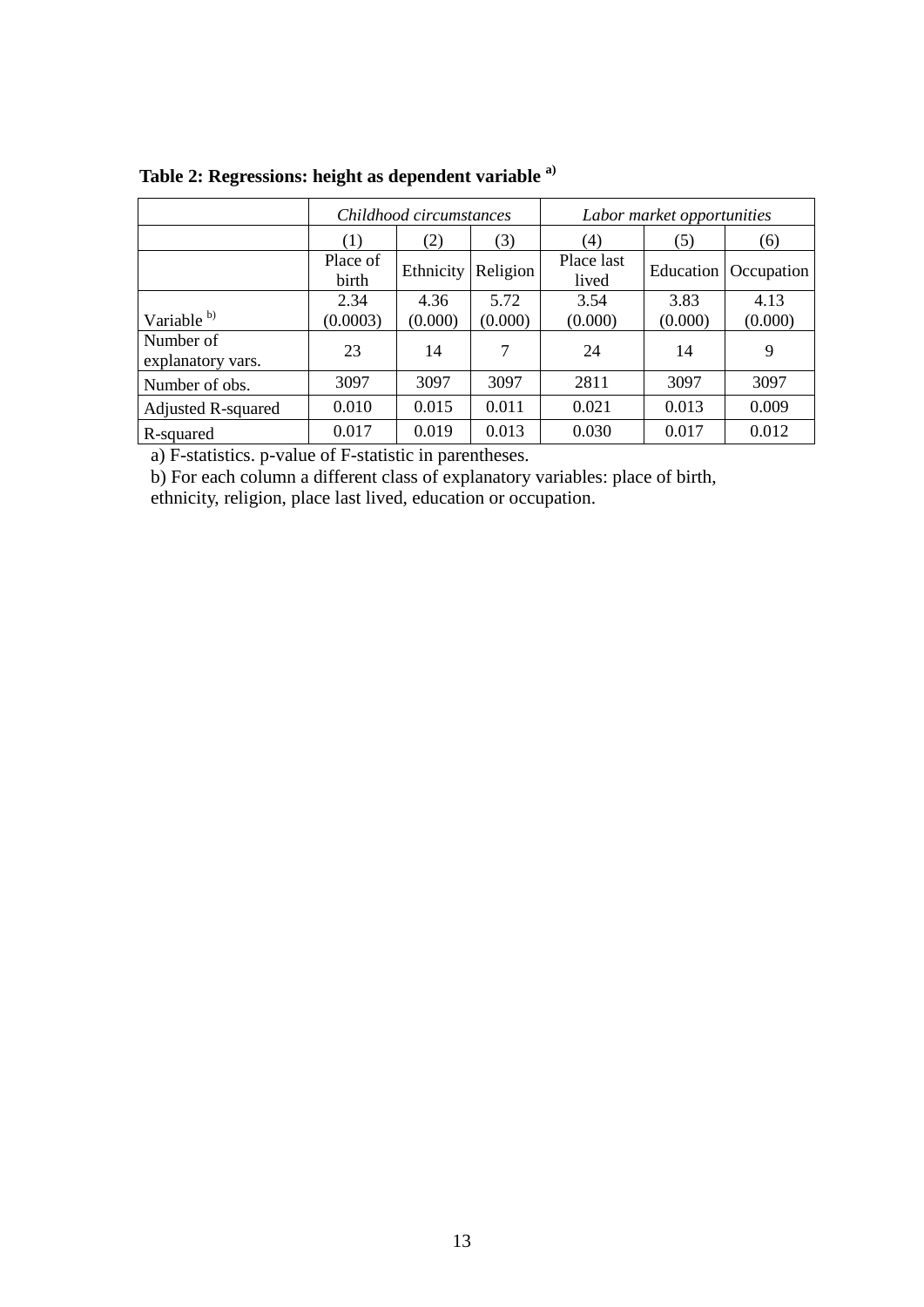|                                |                   | Childhood circumstances |                 | Labor market opportunities |                 |                 |  |
|--------------------------------|-------------------|-------------------------|-----------------|----------------------------|-----------------|-----------------|--|
|                                | (1)<br>(3)<br>(2) |                         | (4)             | (5)                        | (6)             |                 |  |
|                                | Place of<br>birth | Ethnicity               | Religion        | Place last<br>lived        | Education       | Occupation      |  |
|                                | 1.17              | 0.71                    | 0.63            | 1.99                       | 2.50            | 2.86            |  |
| Variable b)                    | (0.258)           | (0.771)                 | (0.728)         | (0.003)                    | (0.002)         | (0.002)         |  |
| Surname                        | 1.14<br>(0.008)   | 1.11<br>(0.028)         | 1.13<br>(0.013) | 1.12<br>(0.023)            | 1.16<br>(0.004) | 1.17<br>(0.003) |  |
| Number of<br>explanatory vars. | 925               | 916                     | 909             | 916                        | 916             | 911             |  |
| Number of obs.                 | 3097              | 3097                    | 3097            | 2811                       | 3097            | 3097            |  |
| <b>Adjusted R-squared</b>      | 0.050             | 0.046                   | 0.047           | 0.058                      | 0.057           | 0.055           |  |
| R-squared                      | 0.334             | 0.328                   | 0.327           | 0.365                      | 0.336           | 0.333           |  |

**Table 3: Regressions including dynamic factors: height as dependent variable a)**

a) F-statistics. p-value of F-statistic in parentheses.

b) For each column a different group of explanatory variables: place of birth, ethnicity, religion, place last lived, education or occupation.